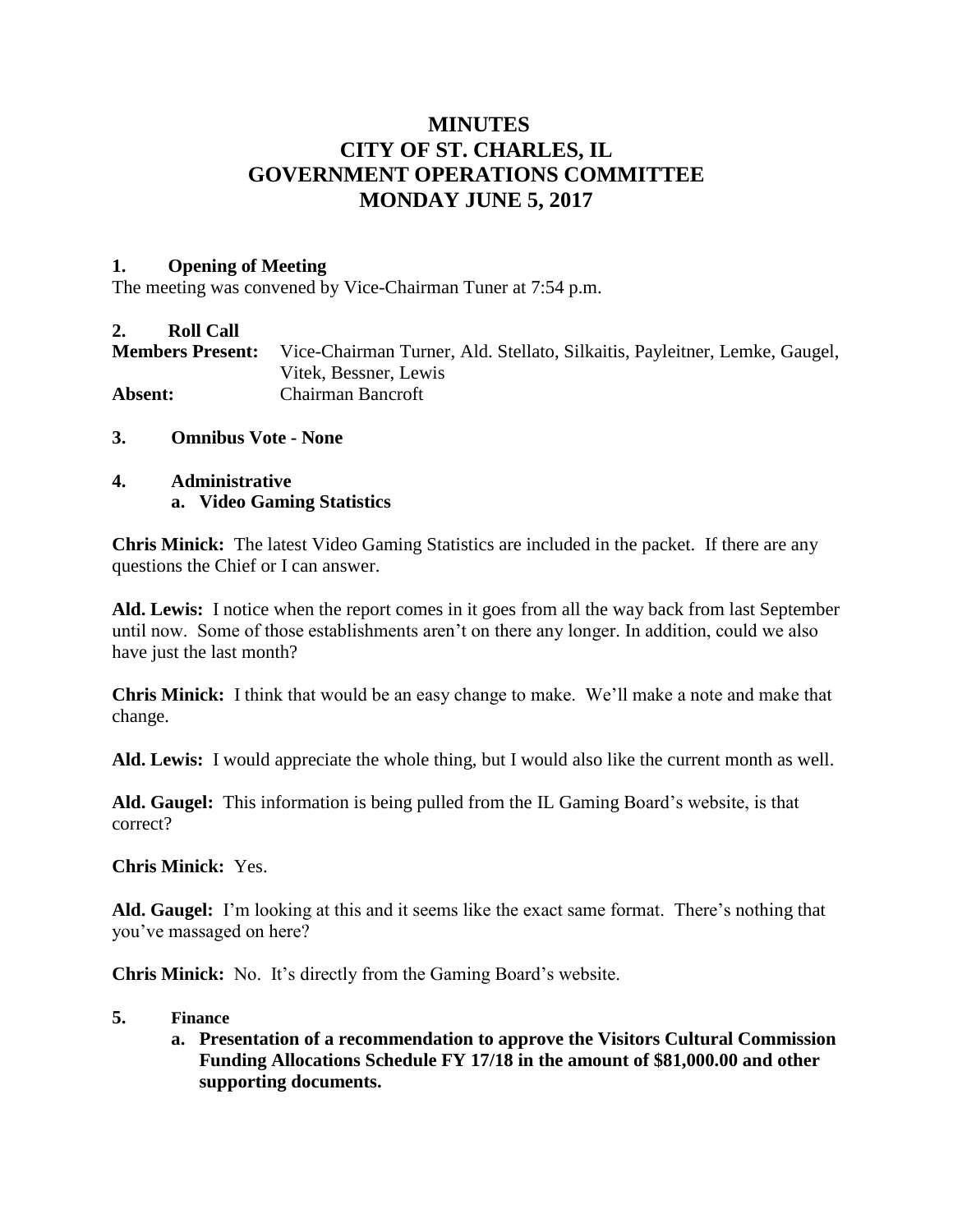Government Operations Committee June 5, 2017  $2 | P \text{ a } g \text{ e}$ 

**Chris Minick:** As the Committee is aware, each year the City allocates a portion of the hotel/motel tax revenue stream to the Visitors Cultural Commission for the promotion of arts, culture, and historical education within the City of St. Charles. Each year the Visitors Cultural Commission solicits applications for funding groups that support their mission. They then make recommendations on those funding allocations to the City Council on an annual basis. Anne Becker, the Chair of the Visitors Cultural Commission is present this evening and will discuss the results of the recent meetings held by the Visitors Cultural Commission, as well as the funding allocation matrix that was included in your packets.

**Anne Becker:** 1312 S. Third Street. First of all I want to thank Chris and his staff, Carylie. They are wonderful we couldn't do it without them. Chris is so supportive of us, I really appreciate it. I'd also like to thank a familiar face, Larry Maholland; he's been our guide as we developed the matrix. Money is always a situation. What we did with the matrix is look at it in an analytical, data analysis of what happens. This is really difficult with the arts, because they are very ambiguous, especially as we see them in our City. Thanks to Larry and this wonderful commission that I'm heading, they did a fabulous job of coming up with that. We have one more tweak we'd like to add to it, but it's been included in your packet so you can see how the money was discussed. It was based on the 4 major things that these particular groups did to add to our community. The arts have been making our community over the last 25-30 years such a powerful, attractive place. Your support has been wonderful; I really appreciate it. I wanted you to meet a former member of our committee; I'm sure you all know him. His particular presentation, as well as his application, and use of the matrix, is one of the stellar examples that we had. I'd like to introduce Jeff Hunt who is going to give you an idea of his presentation and a gift.

**Jeff Hunt:** 405 Verizon Drive West. Thank you Anne, and thank you to the Council. Providing cultural and educational opportunities to St. Charles residents is our primary focus. We have grown into an organization whose impact is very far reaching. Local impact includes regular performances at our home venue, Baker Memorial United Methodist Church. Participation, awareness and fundraising events of other organizations in the area, including the Veterans Day Celebration 2016, and the Anderson Animal Shelter fundraiser at the Q-Center this past year. This past week we gave 2 \$1000.00 scholarships at choir concerts at both St. Charles East and St. Charles North High Schools. This summer we will host, in St. Charles, the  $7<sup>th</sup>$  annual Sing Festival, bringing in over 50 high school students, from over 20 area high schools, to participate in a one-day festival. Regionally we are also making an impact by giving regular performances in Chicago and other neighboring communities. Our Candlelight Carols Program was broadcast in December, 2016 with interviews about St. Charles and the Choir over WMUK Western Michigan Public Radio. This summer we will give our solo debut performance at the prestigious Ravinia Festival on Sunday, August 20, with a performance of All American Music. The St. Charles Singers are regularly heard on WFMT Radio in Chicago. Nationally, our recordings are being played on SirusXM Radio, and on classical and public radio stations across the United States. We can be heard on Spotify, and soon on Pandora. St. Charles Singers and its director were presented in a feature article in the May, 2016 issue of Fanfare Magazine. The St. Charles Singers have been invited to be a feature performer at the Chorus America Conference to be held in Chicago, 2018. Internationally, we will leave in a few days on our fourth European tour since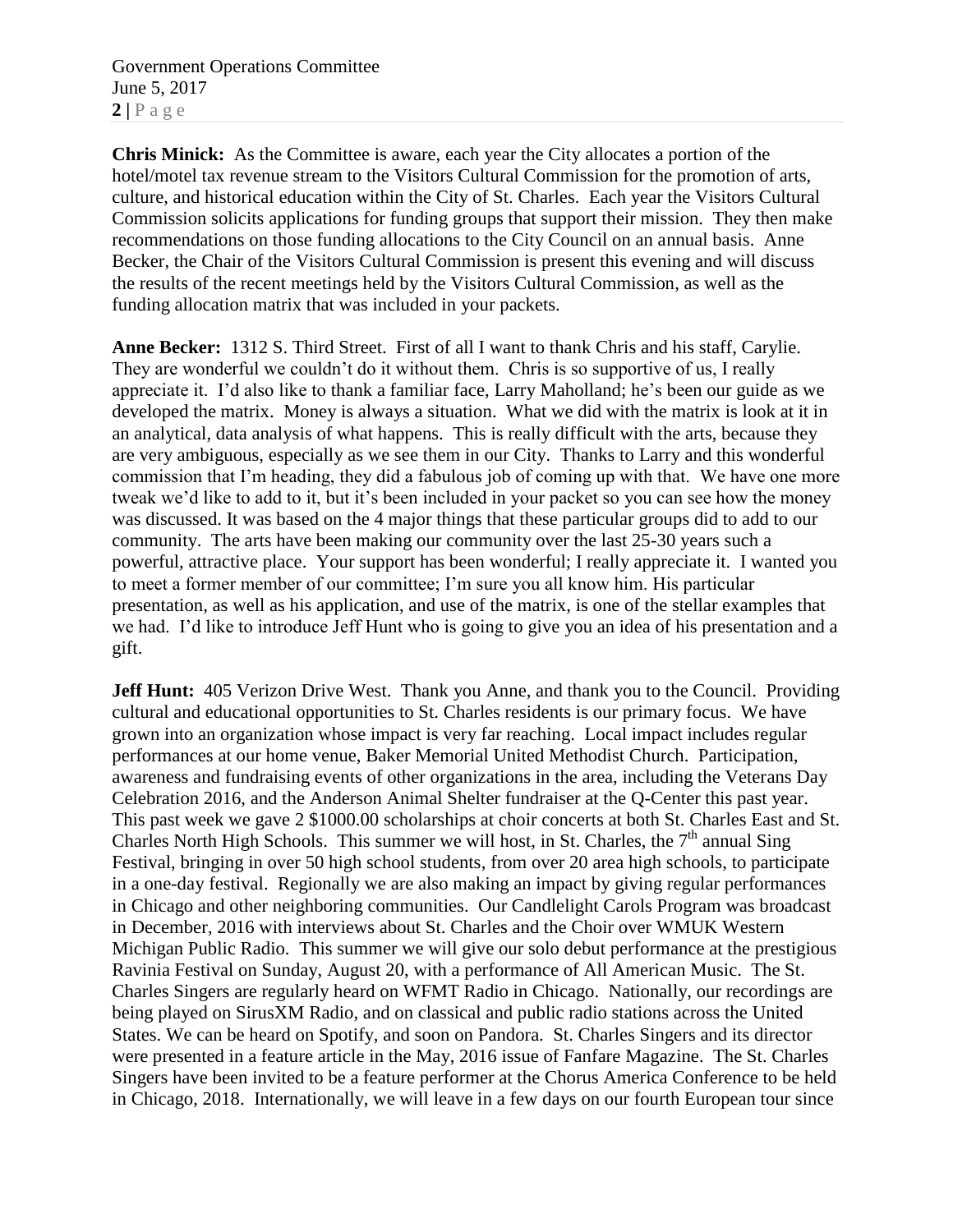Government Operations Committee June 5, 2017  $3|P \text{ age}$ 

2000, with concerts in London, Cambridge, Lincoln, Windsor, Reppin and Durham. We believe our performances and activity in St. Charles add to the restaurant, business, and retail environment, but perhaps more importantly we feel proudly a part of the beautiful fabric of this community. Businesses and families move to a community like St. Charles because of great schools, hospitals, outstanding city services, wonderful parks and recreation, and also because of the beauty and programs cultural groups like the St. Charles Singers can offer. Thank you for giving me a few moments of your time. I have a CD I'd like to give to all of you of one of our recordings.

**Chrmn. Turner:** I'd like to point out that you got the highest score out of anybody on this. Congratulations.

**Jeff Hunt:** Thank you.

**Ald. Payleitner:** You had a lovely write-up in the paper. I've been to 1 or 2 of your concerts as a guest, they're fabulous. I couldn't find anywhere on the website listing when your local concerts are.

**Jeff Hunt:** We just had a concert on June 3, and we were in River Forest on Sunday. The next concert in St. Charles will be in October. We do a 3 concert season.

**Ald. Lewis:** I really like the way you laid out the criteria; when I was on the Mental Health Board we didn't have any criteria, we just sort of handed out the money. We then started listing the agencies and categorizing them. I appreciate that and think it's a fair way to distribute the funds. Thank you for doing that.

**Chris Minick:** We would be seeking a motion to approve the funding allocations as they were included in the packet. Staff does recommend approval in the amount of \$81,000.00 this year. Thank you.

Motion by Ald. Bessner, second by Stellato to recommend approval of the Visitors Cultural Commission Funding Allocations Schedule FY 17/18 in the amount of \$81,000.00 and other supporting documents.

**Voice Vote:** Ayes: Unanimous; Nays: None; Absent: 1 Chrmn. Turner did not vote as Chair. **Motion Carried.**

**b. Recommendation to approve Funds Transfer Resolution Authorizing Budgeted Transfers in the Aggregate Amount of \$1,877,376.45 for Debt Service Payments and Miscellaneous Transfers.** 

**Chris Minick:** Enclosed in your packet tonight is a resolution to achieve some of the final transfers to help us close out FY 2016/2017. These transfers just move various monies out of the general corporate fund into the capital projects and electric fund. The general fund is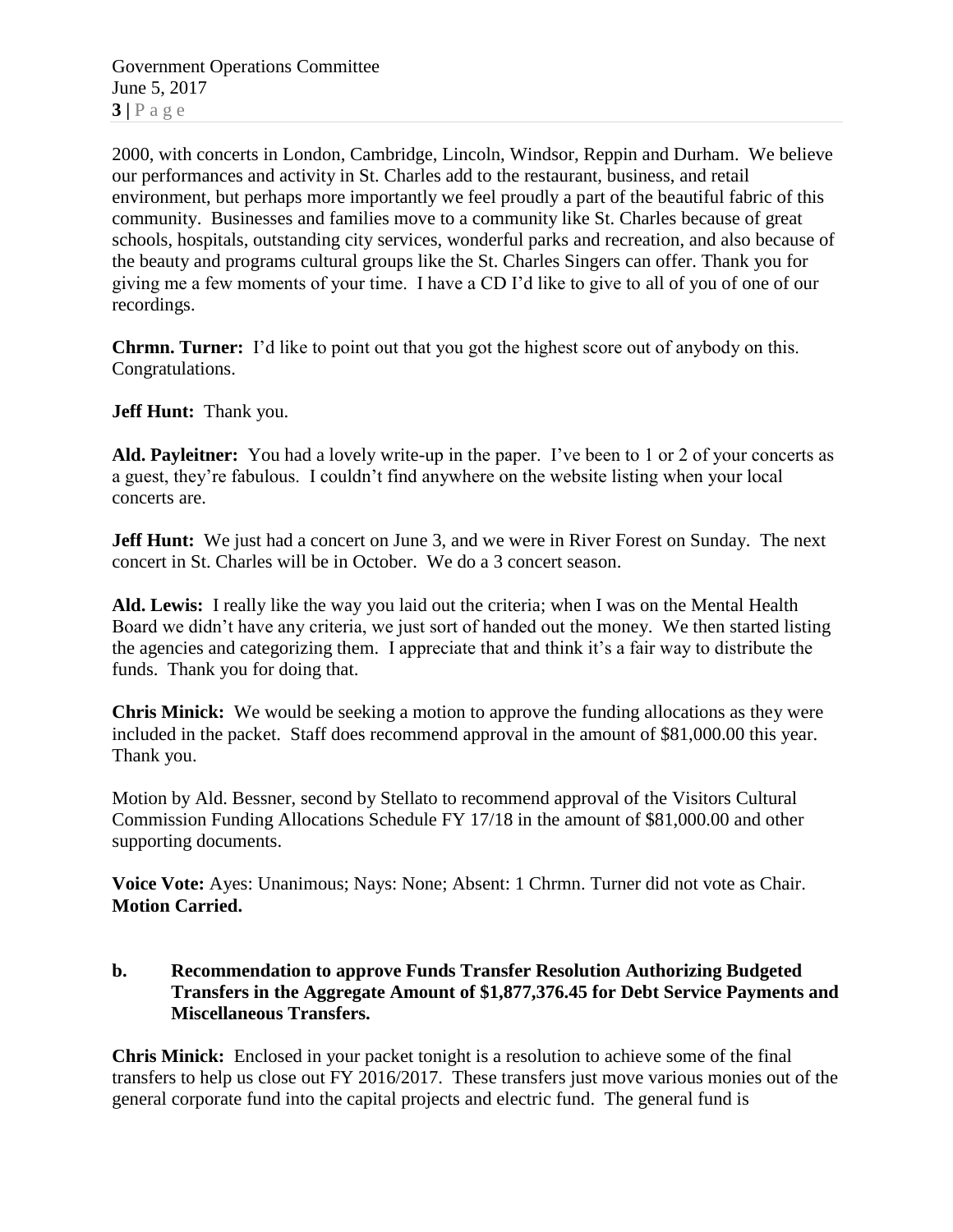Government Operations Committee June 5, 2017 **4 |** P a g e

transferring money into the capital projects fund to fund the project that were undertaken this year out of or paid for out of cash proceeds. We also are transferring money into the electric fund for street light maintenance and Christmas decorating costs. I'd be happy to answer any questions. Staff does recommend approval. These are the amounts that were budgeted from the FY 2016/2017 budget and we need to do this so we can start closing out the FY.

Moved by Ald. Bessner, second by Stellato to Recommend Funds Transfer Resolution Authorizing Budgeted Transfers in the Aggregate Amount of \$1,877,376.45 for Debt Service Payments and Miscellaneous Transfers.

**Roll Call:** Ayes: Stellato, Silkaitis, Payleitner, Lemke, Gaugel, Vitek, Bessner, Lewis; Nays: None; Absent: 1; Chrmn. Turner did not vote as Chair. **Motion Carried.**

# **c. Recommendation to authorize the Finance Director of the city of St. Charles to Enter into a Three-year Software Maintenance and Support Agreement with Infor (US) Inc. for Fiscal Years 2018, 2019, 2020.**

**Chris Minick:** Tonight we are seeking authorization to authorization the Finance Director to enter into three-year software maintenance and support agreement with Infor (US) Inc. for Fiscal Years 2018, 2019, 2020.

Back in 2010 the City undertook Enterprise Resource Planning (ERP) project for a new comprehensive accounting and financial services as well as human resources software project. We subsequently entered into that contract with Lawson. Lawson was acquired by Infor (US) Inc., although we have not changed any of our software. Our software remains the same package. The initial contract period called for us to enter into an annual agreement for software maintenance and support. That contract held the escalator clause for that software support and maintenance service agreement at 4% of the initial 4 years of the contract. Subsequent to that, we were subject to the market forces of Lawson and Infor support maintenance services. Those contract costs did increase by 6% annually. We entered into, earlier this year, actually the assistant finance director Julie Herr, took it upon herself to see if there was a way we could reduce those costs and lower the amount of increase on an annual basis. Infor said if we would agree to enter into three year software maintenance and support agreement with them they would cut the estimated clause in half. It's important to note, we do not need to pay for all three years up front, we will pay annually as we always have. The only difference is we're making a commitment to enter into that support agreement for the next three years. It is important to note our software maintenance and support services typically involve things like bug fixes, security patches, enhancement developed for the software, also new version upgrades, as well as any issues we have that we need support. It's mainly a preventative maintenance type of agreement as Lawson and Infor uncover bugs and things that go on with the software. Those fixes are applied almost on a daily basis. There is nowhere else we can go for this maintenance agreement. It's provided by the manufacturer of the software. We do believe by entering into this three year agreement as opposed to going year-to-year we will save approximately \$23,000 over the three-year period. I'd be happy to answer any questions. Staff does recommend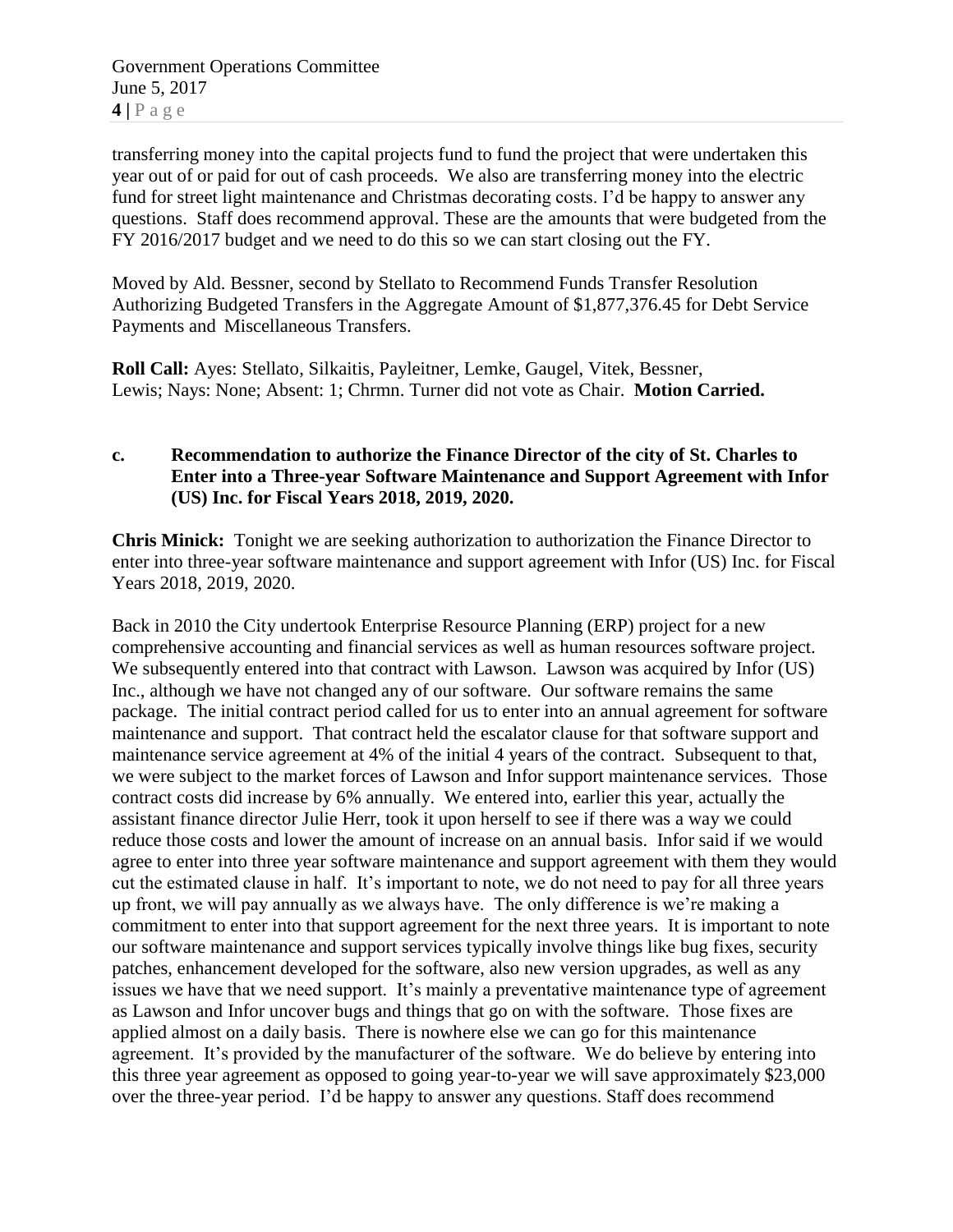Government Operations Committee June 5, 2017  $5|$   $P$  a g e

approval.

**Ald. Gaugel:** We're obligated three years here. By approving this we're approving the \$452,930.38, is that correct?

**Chris Minick:** Correct. For the three year period we would end up paying the \$452,930.38.

**Ald. Gaugel:** Do we have any kind of fee funding clause or any kind of caveat that says should the budget not be funded in full for this item, we have an out. We can always cancel, but are there any penalties associated with cancelling. I don't have a problem with this, it's just that we are approving things in two subsequent fiscal years that we haven' approved a budget for yet. I understand the premise and I agree with it. We're saving money, but we're agreeing to a threeyear term for 2 years down the road that we don't have anything in place for.

**Chris Minick:** Yes we would incur the 6% escalator. I'd need to go back and take a look through that. There is a penalty.

**Ald. Gaugel:** It would probably be typical to what we're currently paying right now to go yearto-year as opposed to doing a three year. What's the likelihood that the software would be replaced over those three years?

**Chris Minick:** If you recall, IS Director Gunderson came forward with an evaluation plan. We are actually going and are in the process of evaluating the software. That's a very long and involved process. I think the chances are virtually nothing, when you institute an ERP, typically there is an evaluation of all business practices. We would be doing something similar. Within this three-year period I don't see it as likely that we would switch or change in any way.

**Ald. Gaugel:** Thank you.

Motion by Ald. Lemke second by Stellato to authorize the Finance Director of the city of St. Charles to Enter into a Three year Software Maintenance and Support Agreement with Infor (US) Inc. for Fiscal Years 2018, 2019, 2020.

**Roll Call:** Ayes: Stellato, Silkaitis, Payleitner, Lemke, Gaugel, Vitek, Bessner, Lewis; Nays: None; Absent: 1; Chrmn. Turner did not vote as Chair. **Motion Carried.**

# **6. Finance**

# **a. Consideration to Reactivate the St. Charles Senior Services Commission – Section 2.27 of the St. Charles City Code.**

**Mark Koenen:** Many of you may recall a number of years ago we had the Senior Services Commission, which evaluated the needs of senior citizens in our community. That commission was deactivated about 10 years ago. Ald. Payleitner, Mayor Rogina and I had a conversation that it may be time to reactivate this commission. There are new issues in 2017 vs. what we